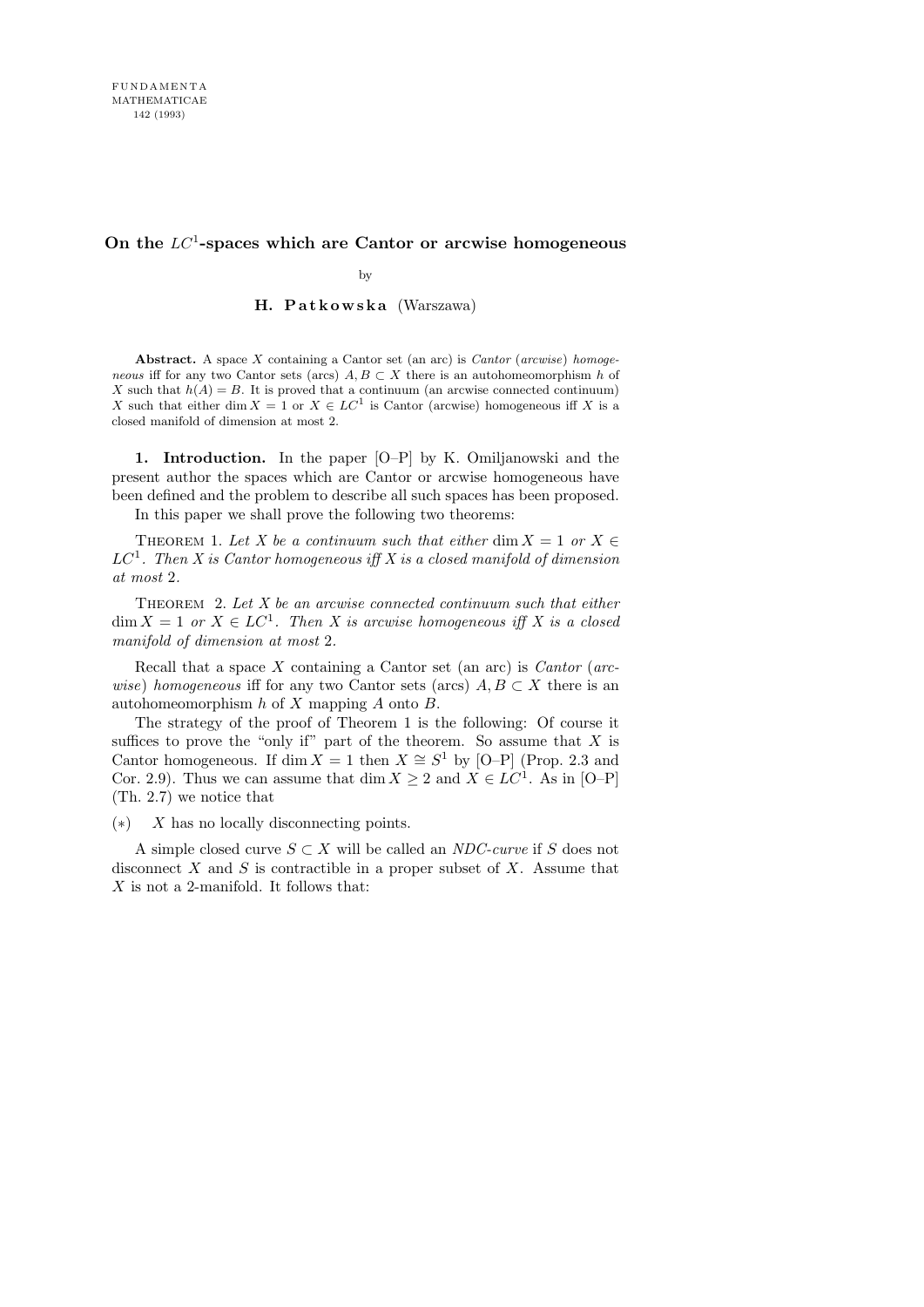140 H. Patkowska

(∗∗) X contains arbitrarily small NDC-curves.

Indeed, we infer from (∗) and from Young's characterization of 2-manifolds (see  $[Y]$ ) that X contains arbitrarily small simple closed curves which do not disconnect X. Thus  $X \in LC^1$  implies (\*\*).

Now, to prove that there exists no Cantor homogeneous continuum  $X$ with dim  $X \geq 2$ ,  $X \in LC^1$  and which is not a 2-manifold, we define tame and wild Cantor sets similarly to the usual definition and we prove (in Sections 2 and 3) that any space X as above must contain Cantor sets of both kinds.

A Cantor set  $C \subset X$  will be called *tame* if each NDC-curve  $S \subset X \setminus C$ is contractible in  $X \setminus C$ . Otherwise C will be called *wild*.

The strategy of the proof of Theorem 2 is similar to that of Theorem 1. The proof is given in Section 4.

2. Construction of a tame Cantor set. The existence of a tame Cantor set  $C \subset X$  follows from the strong *n*-homogeneity for all *n* of a Cantor homogeneous continuum  $X \not\cong S^1$  (see [O–P], Th. 2.7) and from the following

LEMMA 1. Let  $X \in LC^1$  be a non-degenerate continuum which is strongly n-homogeneous for all  $n = 1, 2, \ldots$  Then there is a tame Cantor set  $C \subset X$ .

Proof. First notice that the assumptions of the lemma imply that X satisfies the condition  $(*)$  given before. Indeed, if X contains a locally disconnecting point then by Whyburn's theorem [Wh1] and by homogeneity of X we have  $\text{ord}_x X = 2$  for every  $x \in X$ . This implies  $X \cong S^1$ , but  $S^1$  is not strongly 3-homogeneous. It follows that:

(1) No subset of  $X$  which is the union of an  $NDC$ -curve and of a finite set disconnects X.

Let S denote the subspace of the space  $X^{S^1}$  (with the "sup" metric) consisting of all homeomorphisms  $\phi : S^1 \to \phi(S^1) \subset X$  such that  $\phi(S^1)$ is an NDC-curve in X. We can assume that  $S$  is non-empty. Then  $S$  is separable, and therefore there exists a sequence  $\phi_1, \phi_2, \ldots$  dense in S such that each  $\phi_i$  occurs in it infinitely often. Let  $S_i = \phi_i(S^1)$ .

To find a tame Cantor set  $C \subset X$  we construct a sequence of closed balls  $Q_{i_1...i_k} \subset X$ ,  $i_j = 0, 1$  for  $k = 1, 2, \ldots$ , in the given metric of X such that:

 $(1)_k$  If  $\langle i_1, \ldots, i_k \rangle \neq \langle i'_1, \ldots, i'_k \rangle$ , then  $Q_{i_1 \ldots i_k}$  and  $Q_{i'_1 \ldots i'_k}$  are disjoint.

$$
(2)_k \qquad \text{diam } Q_{i_1...i_k} < 1/k.
$$

 $(3)_{k+1}$   $Q_{i_1...i_ki_{k+1}} \subset \text{Int } Q_{i_1...i_k}$  for  $i_{k+1} = 0, 1$ .

 $(4)_{k+1}$  If  $S_k \subset X \setminus A_k$ , where  $A_k = \bigcup \{Q_{i_1...i_k} : i_j = 0, 1 \text{ for } j \leq k\}$ , then  $S_k$  is contractible in  $X \setminus A_{k+1}$ .

We construct such a sequence of balls by induction.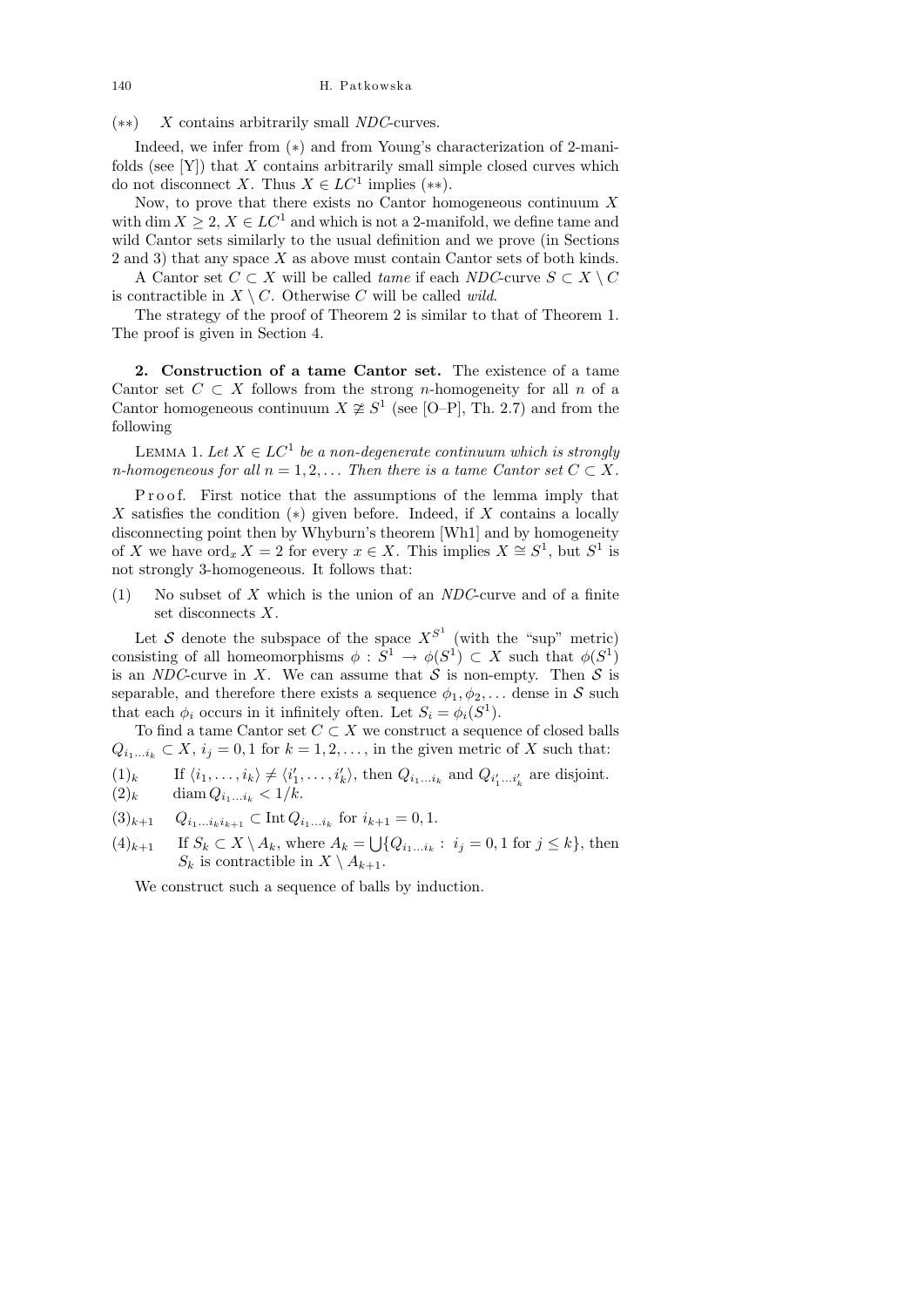Find any two balls  $Q_0, Q_1$  satisfying  $(1)_1$  and  $(2)_1$  and assume inductively that the balls  $Q_{i_1...i_j}$  for  $j \leq k$  have been constructed.

To construct the balls  $Q_{i_1...i_ki_{k+1}}$  for  $i_j = 0, 1, j \leq k+1$ , we can assume that  $S_k \subset X \setminus A_k$ . Since  $S_k$  is contractible in a proper subset of X, there is a map f of a disc D into X such that  $f|\dot{D} : \dot{D} \to S_k$  is a homeomorphism and  $f(D) \neq X$ . Choose some points  $q_{i_1...i_k} \in \text{Int } Q_{i_1...i_k} \backslash S_k$  for  $i_j = 0, 1$ ,  $j \leq k$  and order them into a sequence  $p_1, \ldots, p_l$ , where  $l = 2^k$ . We will construct by induction some maps  $g_1, \ldots, g_l: D \to X$  such that  $g_i | \dot{D} = f | \dot{D}$ and  $p_j \notin g_i(D)$  for  $j \leq i$ .

To find  $g_1$ , choose a point  $a \in X \backslash f(D)$  and an arc  $I \subset X \backslash S_k = X \backslash f(D)$ joining a to  $p_1$ . Denote by J the subset of I consisting of those points  $x \in I$ for which there is a map  $q: D \to X$  such that  $q|D = f|D$  and  $x \notin q(D)$ . Then J is an open and non-empty subset of I, because  $a \in J$ . Observe that J is also a closed subset of I. Indeed, let  $x_0 \in \text{Cl} J$ . Since  $I \subset X \setminus S_k$  and  $X \in LC^1$ , there is an  $\varepsilon > 0$  such that if h is an autohomeomorphism of X which is  $\varepsilon$ -close to the identity and  $\phi$  is a homeomorphism of  $S^1$  onto  $S_k$  then  $\phi$  and  $h\phi : S^1 \to h(S_k)$  are homotopic in  $X \setminus I$  (cf. [Hu], p. 160). Since X is homogeneous and  $x_0 \in \text{Cl } J$ , we infer from the well-known Effros theorem [E] that there are a  $y_0 \in J$  and an autohomeomorphism h of X which is  $\varepsilon$ -close to the identity and which maps  $x_0$  onto  $y_0$ . Consequently, there is a map  $g' : D \to X$  such that  $g' | D = f | D$  and  $x_0 \notin g'(D)$ , which proves that  $x_0 \in J$ . Thus  $J = I$  contains  $p_1$ , and therefore the desired map  $g_1$  exists.

If  $1 \leq m < l$  and  $g_m : D \to X$  exists, we prove the existence of  $g_{m+1}$  in a similar way. By (1) there is an arc  $I \subset X \setminus S_k$  joining  $a \in X \setminus g_m(D)$  to  $p_{m+1}$  and such that  $p_i \notin I$  for  $i \leq m$ . We consider the set J of those  $x \in I$ for which there exists a map  $g: D \to X$  such that  $g|\dot{D} = g_m|\dot{D} = f|\dot{D}$  and none of the points  $p_1, \ldots, p_m, x$  belongs to  $g(D)$ . As before we prove that J is non-empty and both open and closed in  $I$ . In the proof that  $J$  is closed we use the strong  $(m+1)$ -homogeneity of X and the Effros theorem for the action of the group  $H(X)$  of autohomeomorphisms of X on the space

$$
F_{m+1}(X) = \{ \langle x_1, \dots, x_{m+1} \rangle \in X^{m+1} : x_i \neq x_j \text{ for } i \neq j \}.
$$

This concludes the construction of the maps  $g_1, \ldots, g_l$  and therefore there is a map  $g_l: D \to X$  such that  $g_l | \dot{D}$  is a homeomorphism of  $\dot{D}$  onto  $S_k$  and some neighborhoods of the points  $p_1, \ldots, p_l$  are disjoint from  $g_l(D)$ .

Now, it is easy to construct the balls  $Q_{i_1...i_{k+1}}$  for  $i_j = 0, 1, j \leq k+1$ , such that the conditions  $(1)_{k+1}-(4)_{k+1}$  are satisfied. Having constructed  $Q_{i_1...i_k}$  for all  $k = 1, 2, ...,$  we can define the desired Cantor set:

$$
C = \bigcap_{k=1}^{\infty} \bigcup \{ Q_{i_1...i_k} : i_j = 0, 1 \text{ for } j \le k \}.
$$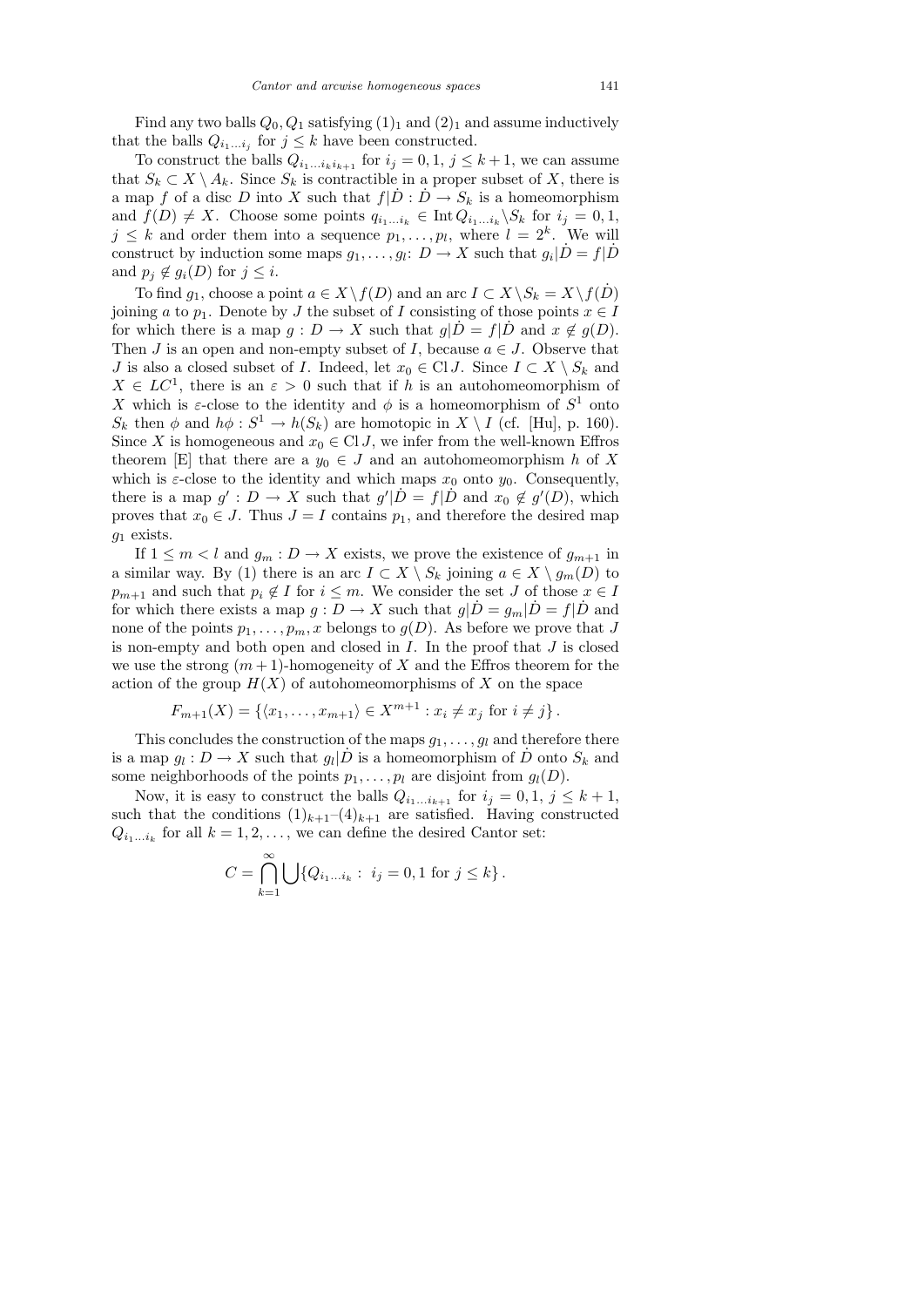Notice now that:

 $(2)$  C is a tame Cantor set in X.

Indeed, let  $S \subset X \backslash C$  be a simple closed curve such that S is contractible in a proper subset of X. Since  $X \in LC^1$ , it follows from the properties of the sequence  $S_1, S_2, \ldots$  that there is a k such that the curves S and  $S_k$ are homotopic in  $X \setminus C$ , and  $S_k \subset X \setminus A_k$ , where  $A_k$  is defined in  $(4)_{k+1}$ . By  $(4)_{k+1}$ ,  $S_k$  is contractible in  $X \setminus A_{k+1} \subset X \setminus C$ , which implies that S is contractible in  $X\setminus C$ , and thus the proof of (2) and of the lemma is complete.

3. Construction of a wild Cantor set. The idea of this construction is the following: It is well known that there exist a wild Cantor set  $A$  in the Hilbert cube Q and a simple closed curve  $S \subset Q \setminus A$  such that S is not contractible in  $Q \setminus A$ . We can assume that S is a polygonal curve and therefore a Z-set in Q. The existence of a wild Cantor set  $C \subset X$  is a consequence of the following Lemma 2 applied to any NDC-curve  $S_0 \subset X$ .

LEMMA 2. Let X be a continuum such that  $X \not\cong S^1$ . Then for any simple closed curve  $S_0 \subset X$  there is an imbedding  $\phi: X \to Q$  such that  $\phi(S_0) = S$ and  $A \subset \phi(X)$ .

The reader should compare this lemma with Theorem 5.2 in [L–W], which inspired the author. Also, the author thanks H. Torunczyk whose remarks brought about a simplification of the proof of the lemma.

P roof of the lemma. Let  $S_0 \subset X$  and let  $\phi_0 : S_0 \to S$  be a fixed homeomorphism. Consider the subspace  $A$  of the space  $Q^X$  consisting of the maps  $f: X \to Q$  such that  $f|S_0 = \phi_0$  and  $A \subset f(X)$ . Then A is complete as a closed subset of  $Q^X$ . Since  $X \setminus S_0$  contains a Cantor set and  $Q \in AR$ , it follows that A is not empty. So to find the desired embedding  $\phi: X \to Q$  using Baire's theorem, it suffices to prove that:

(1) For every  $f \in \mathcal{A}$ ,  $\varepsilon > 0$  and  $\delta > 0$  there is an  $\varepsilon$ -mapping  $g \in \mathcal{A}$  which is  $\delta$ -close to f.

Now, given  $f \in \mathcal{A}$ ,  $\varepsilon > 0$  and  $\delta > 0$ , find a closed neighborhood M of A in Q such that  $M \subset Q \setminus S$  and M has a finite number  $M_1, \ldots, M_k$  of components such that diam  $M_i < \delta/2$  for  $i \leq k$ . Find a number  $0 < \delta' < \delta/2$ such that for any  $x \in A$  the closed ball  $B(x, \delta')$  is contained in a component  $M_i$ . Since  $f|S_0 = \phi_0 : S_0 \to S$  is a homeomorphism onto a Z-set in Q, it follows that there is a Z-imbedding  $g_0: X \to Q$  such that  $d(f, g_0) < \delta'$  and  $g_0|S_0 = \phi_0$  (see [M], p. 279). Since  $A \subset f(X)$  as  $f \in \mathcal{A}$ , we infer that  $g_0(X)$ meets the interior of each component  $M_i$  of  $M$ .

Next, for each  $i \leq k$  we construct a set  $C_i \subset Q$  such that:

(i)  $A \cap M_i \subset C_i \subset \text{Int } M_i$ .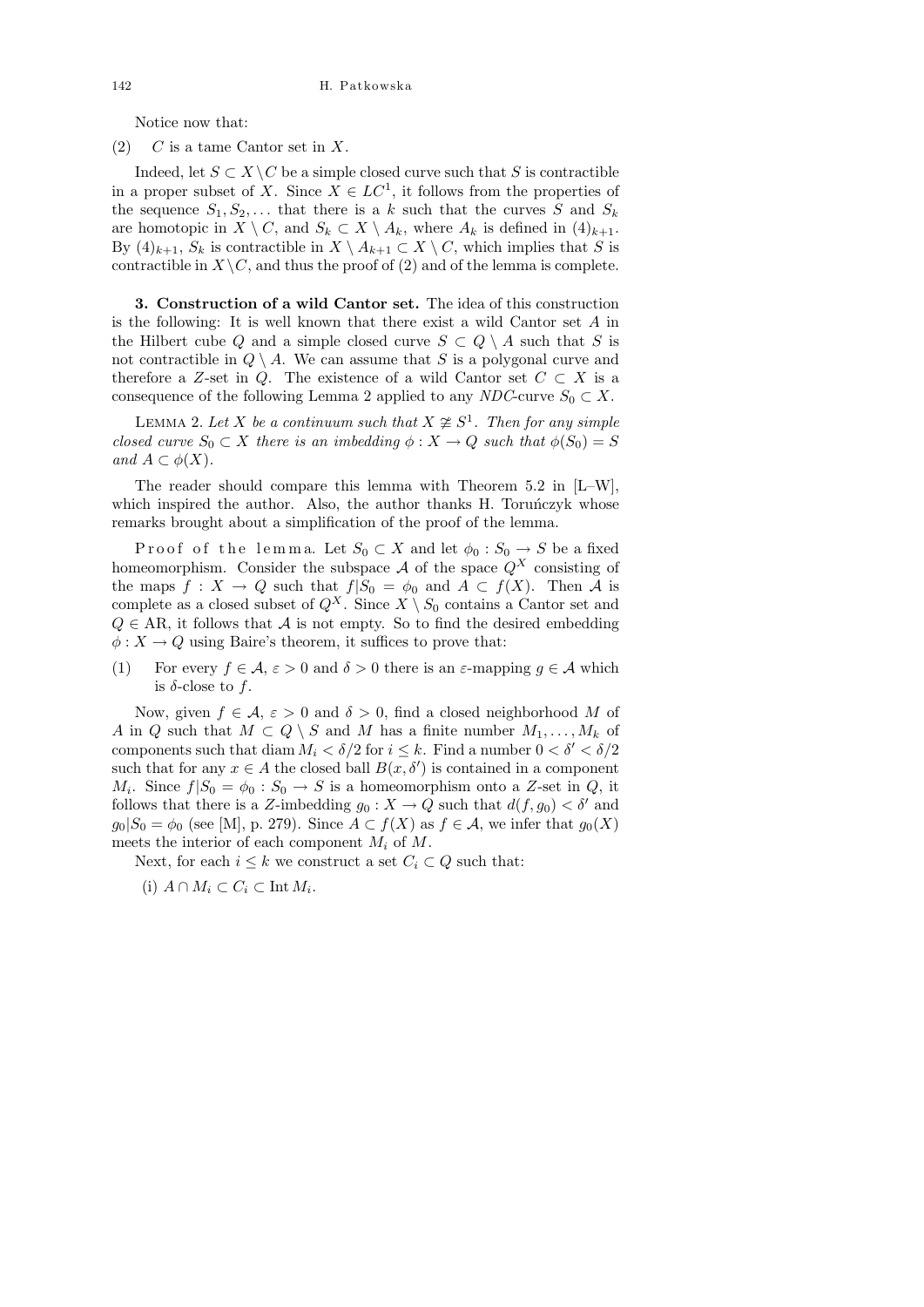(ii)  $C_i$  is the union of a finite number of disjoint compact AR-sets  $D_{i1}, \ldots, D_{ij_i}.$ 

(iii) Int  $g_0^{-1}(D_{is}) \neq \emptyset$  for  $s \leq j_i$ .<br>(iv) diam  $g_0^{-1}(D_{is}) < \varepsilon$  for  $s \leq j$ .

(iv) diam  $g_0^{-1}(D_{is}) < \varepsilon$  for  $s \leq j_i$ .

For this purpose find an arc  $L \subset Q$  containing the Cantor set A (cf. [Wh2]). Let  $\eta > 0$  be such that for any  $W \subset g_0(X)$  with diam  $W < \eta$  we have diam  $g_0^{-1}(W) < \varepsilon$ . For each  $i \leq k$  find a set

$$
L_i = L_{i1} \cup \ldots \cup L_{ij_i} \subset L \cap \text{Int } M_i
$$

such that  $L_i \supset A \cap M_i$  and  $L_{is}$  for  $s \leq j_i$  are disjoint subarcs of L of diameter less than  $\eta$ . If  $g_0^{-1}(L_{is}) \neq \emptyset$ , then we enlarge the arc  $L_{is}$  to an AR-set  $D_{is}$ satisfying (iii) and (iv) by adding to it a small ball in Q. If  $g_0^{-1}(L_{is}) = \emptyset$ , then we enlarge the arc  $L_{is}$  to  $D_{is}$  by adding the union of a small ball (whose interior intersects  $g_0(X)$ ) and of an arc. Since  $g_0^{-1}(\text{Int }M_i) \neq \emptyset$ , it is clear that the construction can be done so that the conditions  $(i)$ – $(iv)$  are satisfied.

Now, we can define the desired  $\varepsilon$ -mapping  $g \in \mathcal{A}$  satisfying (1) by modifying  $g_0$  only on the set

$$
\bigcup_{i=1}^k g_0^{-1}(C_i) = \bigcup_{i=1}^k \bigcup \{g_0^{-1}(D_{is}) : s \leq j_i\}.
$$

Namely, for each  $s \leq j_i$  we find a Cantor set  $C_{is} \subset \text{Int } g_0^{-1}(D_{is})$  and a map  $g_{is}$  of  $C_{is}$  onto  $A \cap D_{is}$ . Let  $g_{is}^* : g_0^{-1}(D_{is}) \to D_{is}$  be any map which is equal to  $g_{is}$  on  $C_{is}$  and to  $g_0$  on  $\text{Bd} g_0^{-1}(D_{is})$  (recall that  $D_{is} \in \text{AR}$ ).

It is clear from the construction that the map  $g$  obtained by modification of  $g_0$  by means of  $g_{is}^*$ 's,  $i \leq k$ ,  $s \leq j_i$ , belongs to A, and it is an  $\varepsilon$ -mapping by (ii), (iv) and since  $g_{is}^*$  maps  $g_0^{-1}(D_{is})$  into  $D_{is}$ .

Observe that  $d(g_0, g) < \delta/2$ , because if  $g(x) \neq g_0(x)$  then  $g(x)$  and  $g_0(x)$ belong to the same component  $M_i$  of M and diam  $M_i < \delta/2$ . Consequently,  $d(f, g) < \delta$ , because  $d(f, g_0) < \delta' < \delta/2$ . Thus the proof of (1) and of the lemma is complete.

4. Proof of Theorem 2. Of course it suffices to prove the "only if" part of the theorem. First assume that  $X$  is an arcwise connected and arcwise homogeneous continuum such that  $\dim X = 1$ . It follows from Proposition 3.3 in  $[0-P]$  that X is locally connected and homogeneous and therefore we infer from Anderson's theorem [A] that either  $X \cong S^1$  or  $X \cong M_1^3$ . Since the universal curve  $M_1^3$  is not arcwise homogeneous we conclude that  $X \cong S^1$ .

Thus we can assume that  $X$  is an arcwise homogeneous continuum such that dim  $X > 1$ ,  $X \in LC^1$  and X is not a 2-manifold and we shall find a contradiction.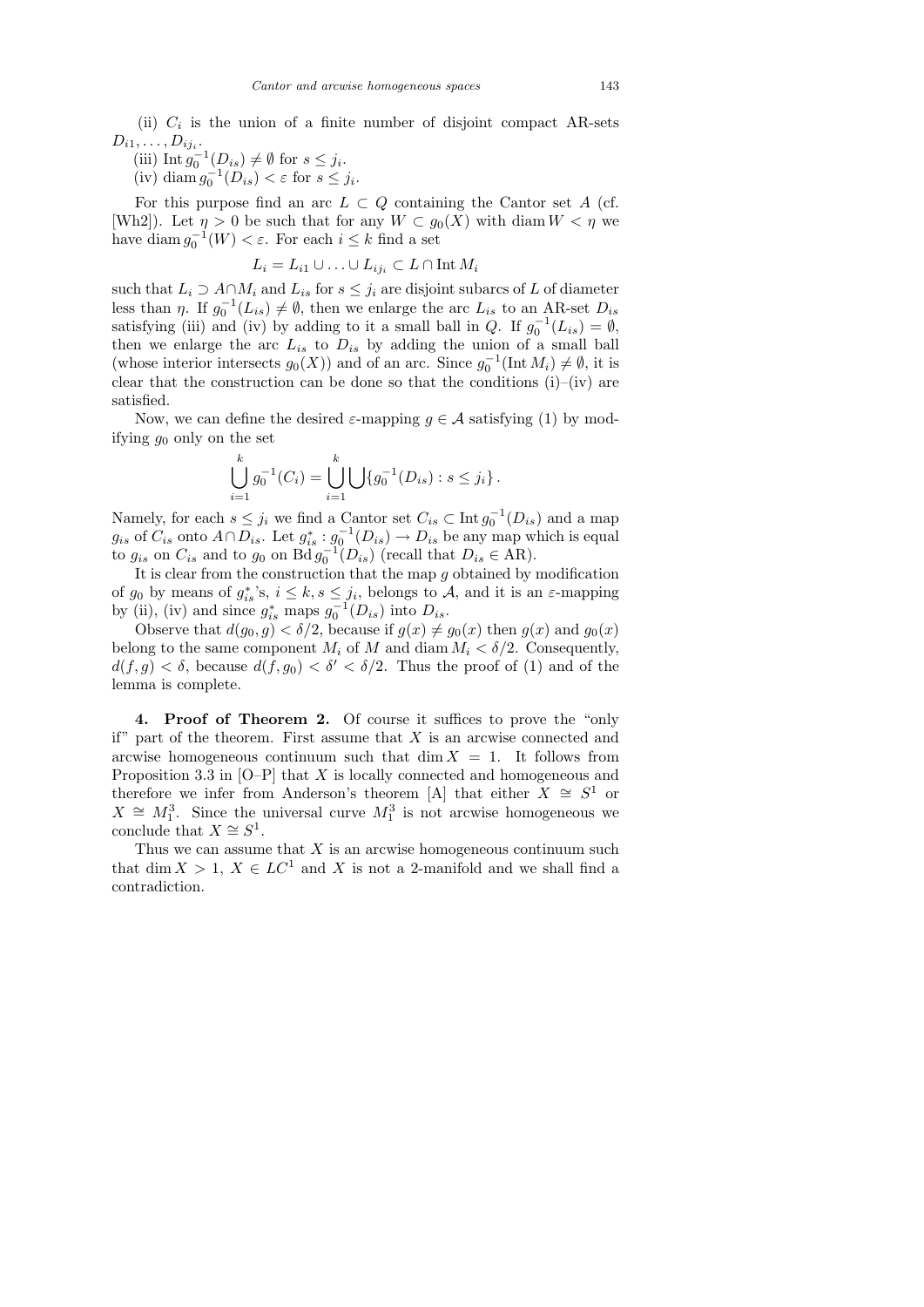In the same way as in the Introduction we define  $NDC$ -curves in  $X$ , and using Proposition 3.3 in [O–P] analogously to the case of Cantor sets we observe that:

 $(*)$  X contains arbitrarily small NDC-curves.

Next, we define tame and wild arcs in  $X$  as for Cantor sets, but—as noticed by the referee—not equivalently to the usual definition.

Observe that the space  $X$  must contain a wild arc. Indeed, applying Lemma 2 to any NDC-curve  $S_0 \subset X$  we obtain a Cantor set  $C \subset X \setminus S_0$ such that  $S_0$  is not contractible in  $X \setminus C$ . By Whyburn's Theorem [Wh2] and Proposition 3.3 in [O–P] there is an arc  $I \subset X \setminus S_0$  containing C. Thus  $I$  is a wild arc in  $X$ .

To obtain a contradiction proving Theorem 2 we shall prove the following

LEMMA 3. There is no arcwise homogeneous continuum  $X \in LC^1$  containing a wild arc.

P r o o f. On the contrary, assume that  $X \in LC^1$  is an arcwise homogeneous continuum containing a wild arc J. For any arc  $I = pq \subset X$  and  $x \in I \setminus \{p\}$  let  $I_x$  denote the subarc of I with end-points p and x. We shall first prove that:

(1) There are an arc  $I = pq \subset X$  and an NDC-curve  $S \subset X \setminus I$  such that S is not contractible in  $X \setminus I$  but S is contractible in  $S \setminus I_x$  for every  $x \in \overset{\circ}{I}$ .

For this purpose consider the wild arc  $J = pr \subset X$  and let  $S \subset X \setminus J$  be an NDC-curve such that S is not contractible in  $X \setminus J$ . We shall first show that there is a subarc  $J_x$  of J such that S is contractible in  $X \setminus J_x$ .

Indeed, since  $S$  is an NDC-curve, there is a map  $f$  of a disc  $D$  into  $X$  such that  $f|\dot{D} : \dot{D} \to S$  is a homeomorphism and  $f(D) \neq X$ . Let  $a \in X \setminus f(D)$ . Find an arc  $K \subset X \setminus S$  joining a to p. Denote by K' the set of points  $y \in K$  such that there is a map  $g: D \to X$  satisfying  $g|\dot{D}| = f|\dot{D}|$  and  $y \notin g(D)$ . As in the proof of Lemma 1 we notice that K' is a non-empty and both open and closed subset of  $K$ . In the proof that  $K'$  is closed we use the assumptions that  $X \in LC^1$  and X is homogeneous (as it is arcwise connected and arcwise homogeneous). Thus we can apply the Effros theorem [E] which implies that any point  $y \in \overline{K'}$  can be mapped to a point  $z \in K'$ by an autohomeomorphism of  $X$  which is sufficiently close to the identity, and therefore  $y \in K'$ . Consequently,  $K \subset K'$ , whence we infer that  $p \in K'$ . Thus there is a subarc  $J_x$  of J such that S is contractible in  $X \setminus J_x$ .

Now, since S is not contractible in  $X \setminus J$ , there exists the least  $q \in J \setminus \{p\}$ (in the ordering of J from p to r) such that S is not contractible in  $X \setminus J_q$ . Consequently, the arc  $I = J_q$  satisfies (1).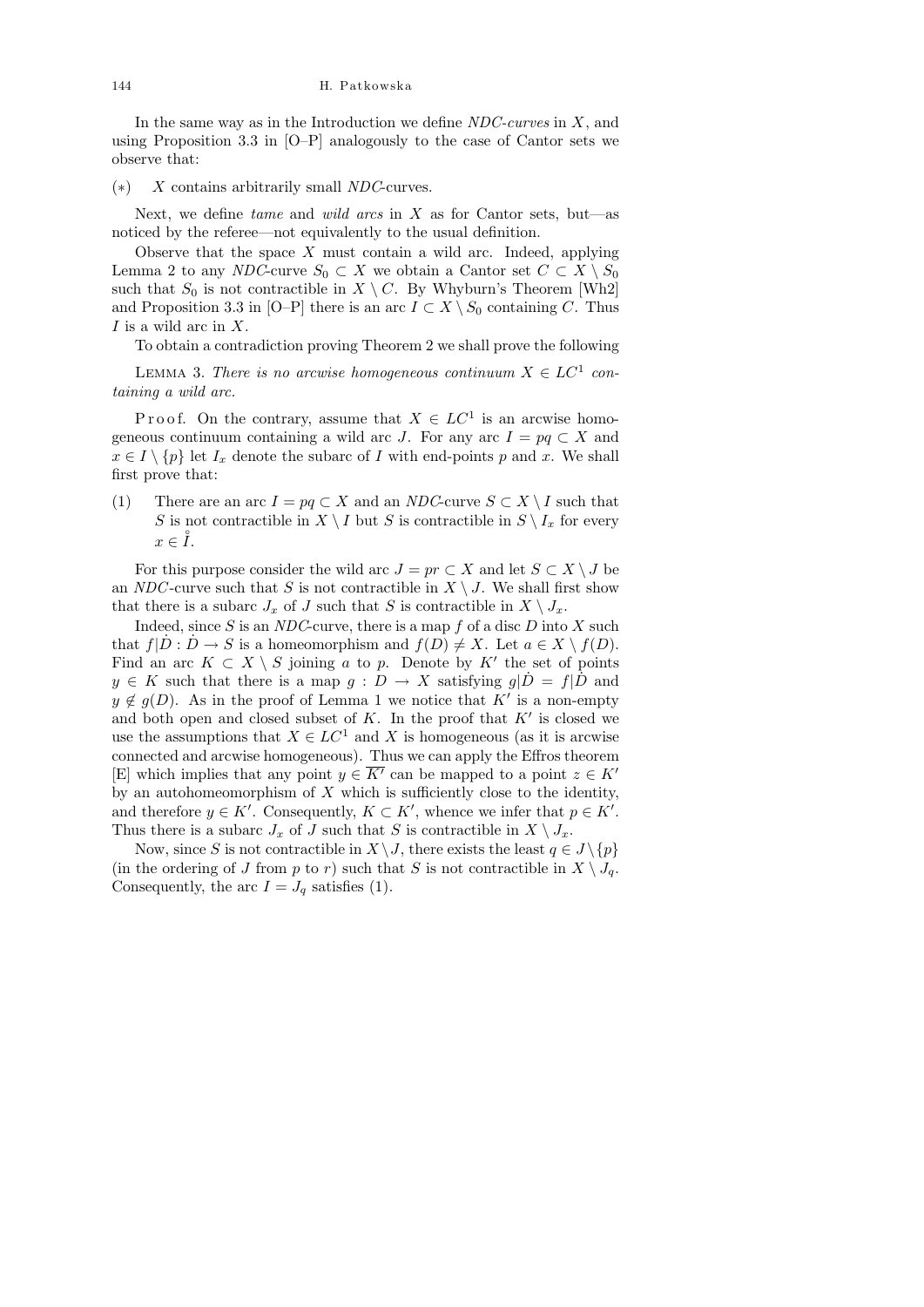It follows from the arcwise homogeneity of  $X$  that:

(2) For every arc  $I = pq \subset X$  there is an NDC-curve  $S \subset X \setminus I$  such that the condition described in (1) is satisfied.

Now, let S denote the subspace of the space  $X^{S^1}$  (with the "sup" metric) consisting of all homeomorphisms  $\phi : S^1 \to \phi(S^1) \subset X$  such that  $\phi(S^1)$ is an NDC-curve in X. Let  $\phi_1, \phi_2, \ldots$  be a sequence dense in X and let  $S_i = \phi_i(S^1)$  for  $i = 1, 2, ...$ 

Choose any arc  $I = pq \subset X$ . Observe that:

(3) For any  $x \in I \setminus \{p\}$  there is an  $i(x) = 1, 2, \ldots$  such that the arc  $I_x$ and the curve  $S_{i(x)}$  satisfy the condition described in (1).

Indeed, if  $S \subset X \setminus I_x$  is an *NDC*-curve satisfying that condition then there exists a curve  $S_i \subset X \setminus I_x$  so close to S that S is homotopic to  $S_i$  in  $X \setminus I_x$ . It follows that  $S_i$  satisfies (3).

Now observe that if  $x, y \in I \setminus \{p\}$  and  $x \neq y$  then  $i(x) \neq i(y)$ . Indeed, assume that x precedes y in the ordering of I from p to q and  $i(x) = i(y)$ . Then  $S_{i(x)} \subset X \backslash I_y \subset X \backslash I_x$  would be both contractible and non-contractible in  $X \setminus I_y$ , which is impossible. Thus (3) yields a contradiction, which proves the lemma.

5. Final remarks. The author does not know whether the assumption that  $X \in LC^1$  (when dim  $X \ge 2$ ) is essential to Theorems 1 and 2, and not only to the presented proofs.

It follows from Lemma 2 that any continuum  $X \in LC^1$  such that  $X \not\cong S^1$ satisfies the condition: For every simple closed curve  $S_0 \subset X$  there is a Cantor set  $A \subset X \setminus S_0$  which is wild with respect to  $S_0$  in the sense that  $S_0$ is not contractible in  $X \setminus A$ . It would be of interest to know whether there exists a (homogeneous) continuum  $X \in LC^1$  such that for each Cantor set  $C \subset X$  there is a simple closed curve  $S \subset X \setminus C$  which is not contractible in  $X \setminus C$ . Since for  $\overline{X} \ncong S^1$ , *n*-homogeneity implies strong *n*-homogeneity (cf.  $[U]$ ), it follows from Lemma 1 that X cannot be *n*-homogeneous for all  $n = 1, 2, \ldots$ 

Observe that our proof of Theorem 2 does not yield a construction of a tame arc in  $X$ , in contrast to the proof of Lemma 1 which does give a construction of a tame Cantor set. It would be interesting to have such a construction of a tame arc for instance in a homogeneous continuum  $X \in$  $LC<sup>1</sup>$  of dimension at least 2.

Other problems concern arcwise homogeneous continua  $X$  which are not arcwise connected but such that for any  $x \in X$  there is an arc  $I \subset X$ containing  $x$ . Such a continuum must be homogeneous and a solenoid is an example (cf. [O–P]). It would be of interest to know whether it is the only